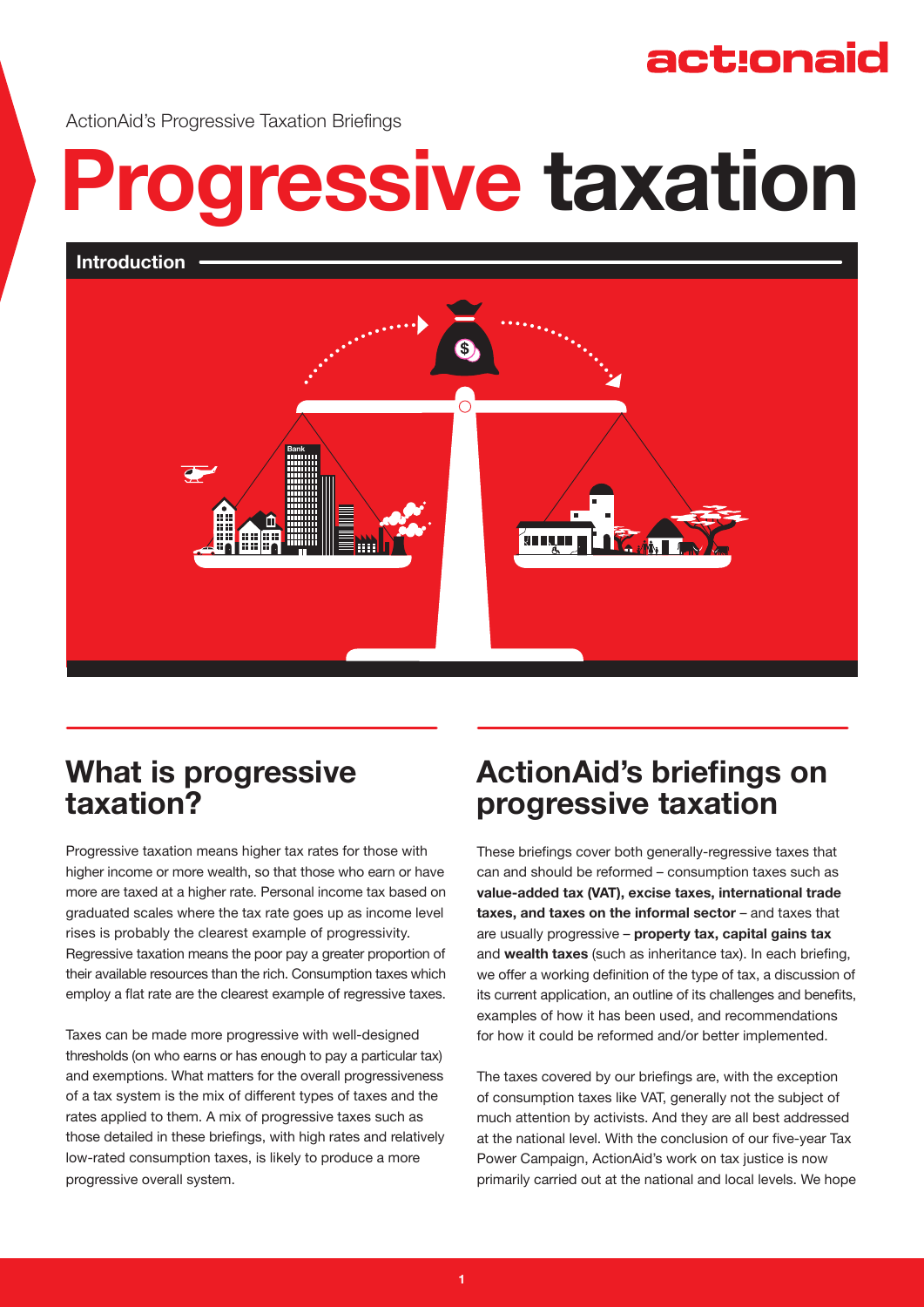these briefings will equip our country offices – and our allies and partners around the world – to advocate more strongly for progressive taxation.

#### **The need for increased tax revenue**

The need to raise more tax in most countries, especially developing ones, is widely recognized. Taxes are used to fund many government activities. ActionAid is most concerned to see that *gender-responsive public services*, including health care, universal public education, provision of safe water, provision of safe public transport, lighting in public spaces, and other factors in keeping women and all people safe, get the funding they require. The Sustainable Development Goals (SDGs) developed by the UN for its Agenda 2030<sup>1</sup> aim for sharply reduced inequalities but are dramatically under-funded, to the tune of trillions of dollars, $2$ and domestic resource mobilization (with tax at its centre) has been repeatedly highlighted as the key to sustainable and democratic financing. We also need to track the way governments spend the tax revenue they raise, to ensure it goes to those services. However, that is beyond the scope of these briefings.<sup>3</sup>

#### **How taxes are raised matters**

How should essential tax revenue be generated? Different types of taxes can have different impacts on businesses, labour markets, and the environment, as well as economic and gender equality.

VAT and other consumption taxes such as goods and services taxes (GST) and sales taxes are increasingly relied upon, especially by developing country governments, despite increasing evidence of their regressivity and disproportionate impact on women.4

At the same time, the world has become increasingly aware of the massive scale of corporate tax avoidance and tax evasion by corporations and wealthy individuals, which severely undermine revenues from corporate and personal income tax – both generally very progressive - effectively shifting the balance of contributions towards those earning less.

Because the impact of various taxes depends on the national and local economic and social contexts, there is no

one-size-fits-all solution for a progressive tax system. But governments should ensure that their tax systems contribute to greater gender and economic equalities rather than undermine them. Progressive taxation is crucial for achieving social justice at the local, national, and global levels.

## **Progressive taxation or progressive spending**

A common question raised around progressive taxation is what matters more in the fight against inequalities – raising the revenue in a progressive manner or spending it progressively. Research has shown that both taxation and spending have a positive impact on reducing inequality.

The World Bank argues that efficient collection of regressive taxes (e.g. VAT) can result in an overall equalizing fiscal system, if it is combined with progressive spending (e.g. well-targeted social transfers). At the same time, however, it warns that regressive taxes risk pushing people into poverty, regardless of how the revenue from them is allocated.<sup>5</sup> While social spending, public services and other factors, such as labour policies, can have a strong impact on gender and economic inequalities, tax policies are central to the discussion and regressive taxation can have a highly negative impact on both inequality and poverty levels.

Rather than choosing between progressive taxation and progressive spending, ActionAid has chosen to work on both. How tax is raised matters because progressive redistribution and greater economic equality are overarching goals of ours. And of course, it is crucial that the revenue is well spent, contributing to further reduction of inequalities through better-quality and broadly-accessible public services and equitable development.

Vigilance will always be required to make revenue raising and spending progressive. But the need for ActionAid and its allies to focus on both progressive taxation and public services in developing countries is particularly acute since a shift in global economic orthodoxy in the 1980s. Led by the UK and US governments, economic policy in capitalist countries rapidly abandoned Keynesian economic policies, which advocate government intervention, and promoted a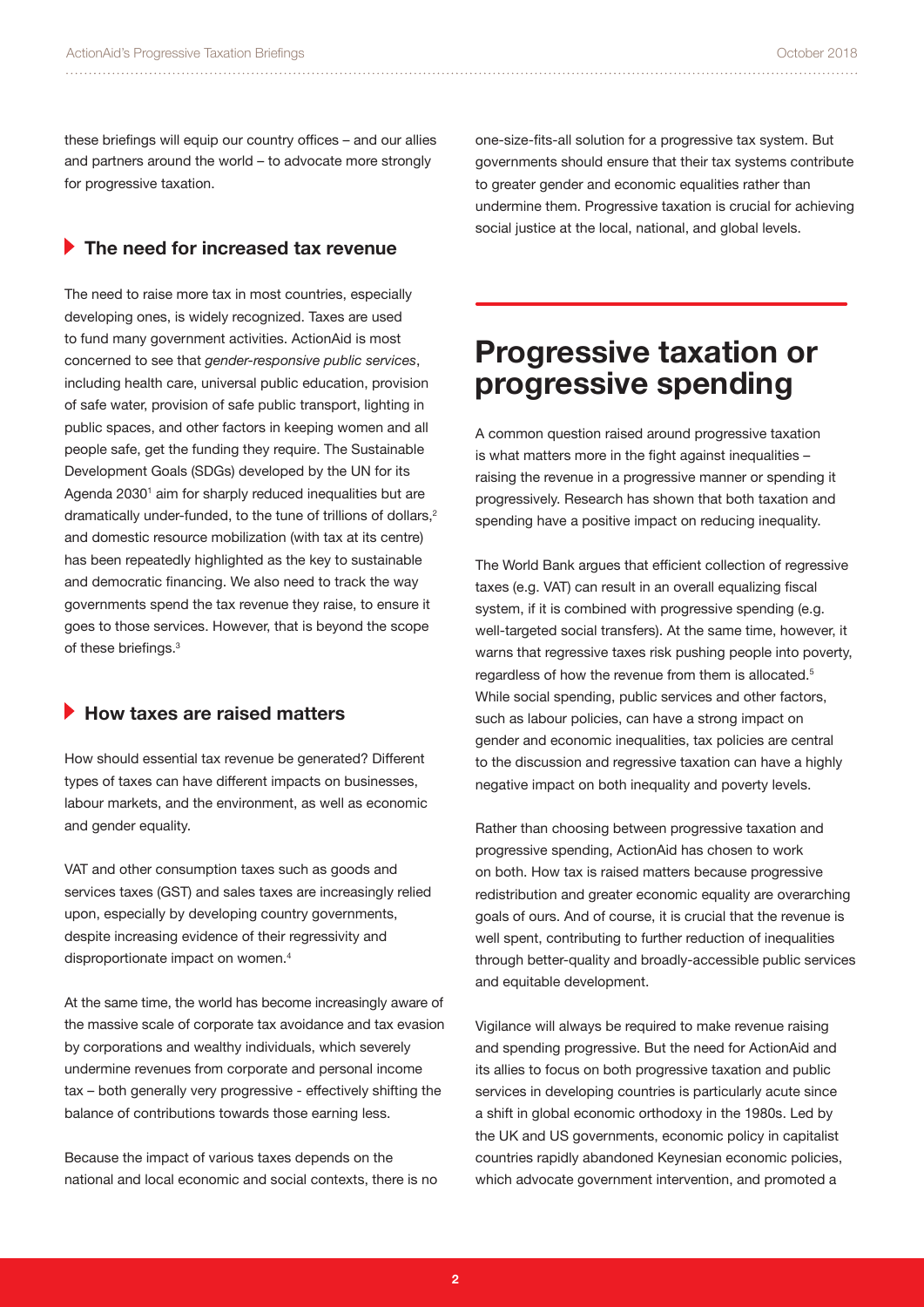"neoliberal" approach which prioritizes economic growth, "free markets", "free trade", and privatization. This has accelerated inequality and led to less progressive tax regimes and reduced government capacity to provide public services. Developing countries were steered in this direction by donor governments and the International Monetary Fund (IMF) and World Bank. The IMF has in recent years begun to

re-think some of its policies, but neoliberalism continues to be the fundamental guiding philosophy in finance ministries around the world, leading many developing countries to be more active in seeking foreign direct investment (FDI) rather than supporting domestic economies and the poor. Progressive taxation can be a crucial tool to moderate the negative impacts of the reigning orthodoxy.

## **Recommendations**

- **We note here a few recommendations that apply to all the taxes covered in our briefings:**
- *• For all tax and other fiscal policy decisions, impact analyses are key. How a particular tax or spending measure will affect different components of society will differ from country to country, and even in different parts of a given country. Policy-makers need to know, especially, how implementation of a specific tax will affect women, children, the impoverished, and other marginalized segments of society. And they need to use that knowledge to make taxation as broadly progressive as possible.*
- *• Governments, whether local or national, need to communicate clearly and transparently what various taxes are, who needs to pay them and how, and how they are being spent -- what public services and development benefits the resulting revenues will fund. This communication needs to be both consistent and continuous, and updated regularly as policies are adjusted.*
- *• Virtually all taxes are the subject of attempted evasion or avoidance, often through exploiting loopholes and international mismatches in tax law and/or fraudulent schemes involving mis-reporting, under-reporting or nonreporting. Governments need to maintain well-resourced and trained tax administrations which can effectively enforce the tax codes. The gains from improved compliance can be very significant.*
- *• Opacity is the one of the key facilitating factors of tax avoidance and evasion. Governments should adopt the highest standards of transparency, engaging in effective and inclusive international tax information exchange systems, as well as ensure a high level of transparency to the public, including public beneficial ownership registers and requiring large companies to publicly disclose key information about their tax liabilities and compliance.*

**This is the introduction to a series of briefings on Progressive Taxation published by ActionAid International in October 2018. You can find them at www.actionaid.org/taxpower**

#### **Endnotes**

- 1. https://www.un.org/sustainabledevelopment/development-agenda/
- 2. https://www.globalpolicywatch.org/blog/2017/05/29/funding-needs-for-uns-2030-development-agenda/
- 3. For more on this, see ActionAid's *Framework 2018: Gender-responsive public services,* http://www.actionaid.org/publications/framework-2018-genderresponsive-public-services
- 4. https://www.ey.com/gl/en/services/tax/vat--gst-and-other-sales-taxes/ey-indirect-tax-developments-in-2018#accordion-3
- 5. http://blogs.worldbank.org/developmenttalk/how-do-taxes-and-transfers-impact-poverty-and-inequality-developing-countries